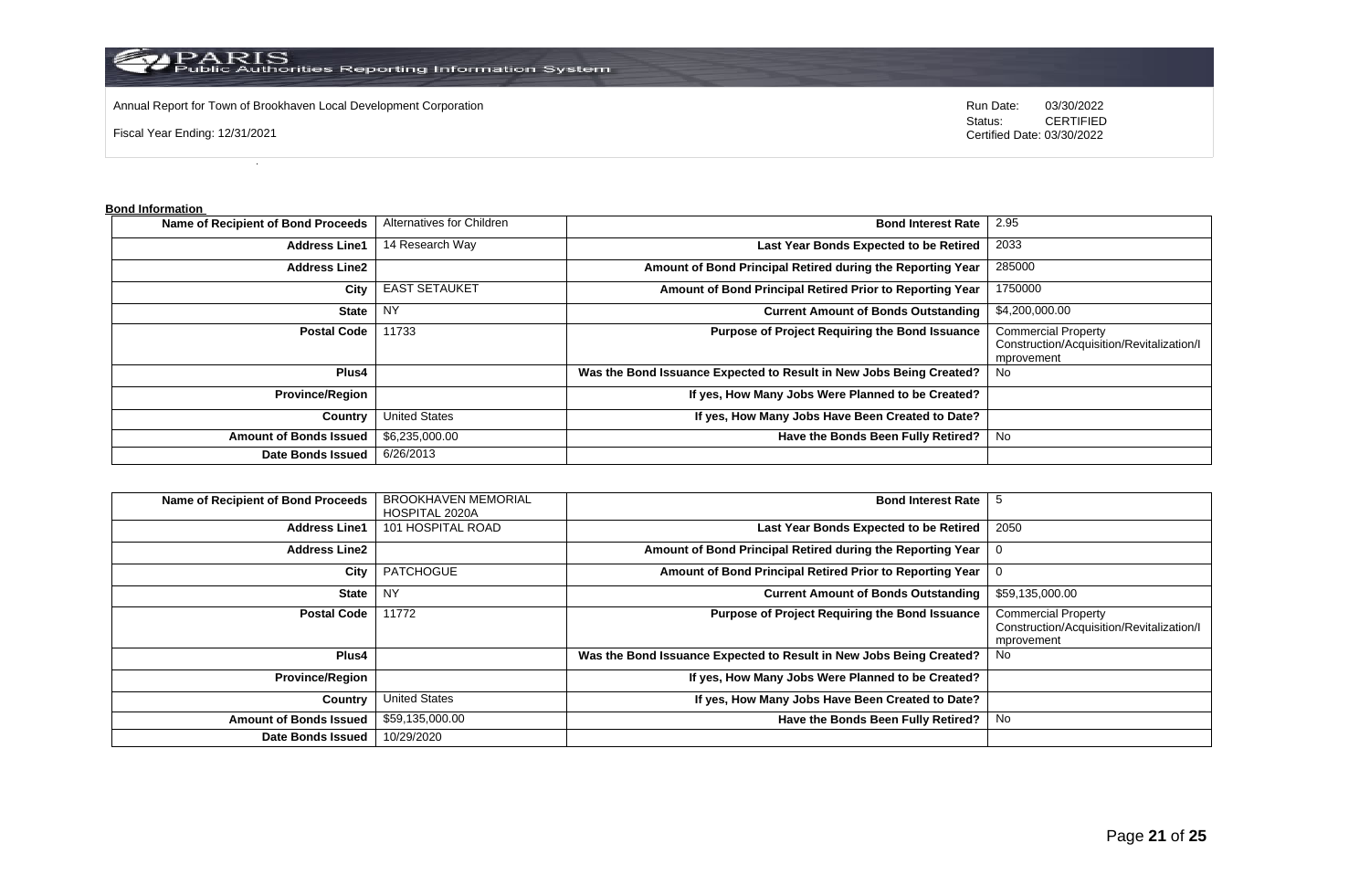

Annual Report for Town of Brookhaven Local Development Corporation **Computer Construction** Run Date: 03/30/2022<br>Status: CERTIFIED

Fiscal Year Ending: 12/31/2021

CERTIFIED Certified Date: 03/30/2022

| Name of Recipient of Bond Proceeds | <b>BROOKHAVEN MEMORIAL</b> | <b>Bond Interest Rate</b>                                           | 4.5                                                                                   |
|------------------------------------|----------------------------|---------------------------------------------------------------------|---------------------------------------------------------------------------------------|
|                                    | HOSPITAL 2020B             |                                                                     |                                                                                       |
| <b>Address Line1</b>               | 101 HOSPITAL ROAD          | Last Year Bonds Expected to be Retired                              | 2030                                                                                  |
| <b>Address Line2</b>               |                            | Amount of Bond Principal Retired during the Reporting Year          | 1035000                                                                               |
| City                               | <b>PATCHOGUE</b>           | Amount of Bond Principal Retired Prior to Reporting Year            |                                                                                       |
| <b>State</b>                       | <b>NY</b>                  | <b>Current Amount of Bonds Outstanding</b>                          | \$15,880,000.00                                                                       |
| <b>Postal Code</b>                 | 11772                      | Purpose of Project Requiring the Bond Issuance                      | <b>Commercial Property</b><br>Construction/Acquisition/Revitalization/I<br>mprovement |
| Plus4                              |                            | Was the Bond Issuance Expected to Result in New Jobs Being Created? | No                                                                                    |
| <b>Province/Region</b>             |                            | If yes, How Many Jobs Were Planned to be Created?                   |                                                                                       |
| Country                            | <b>United States</b>       | If yes, How Many Jobs Have Been Created to Date?                    |                                                                                       |
| <b>Amount of Bonds Issued</b>      | \$16,915,000.00            | Have the Bonds Been Fully Retired?                                  | No                                                                                    |
| <b>Date Bonds Issued</b>           | 10/29/2020                 |                                                                     |                                                                                       |

| <b>Name of Recipient of Bond Proceeds</b> | <b>JEFFERSON'S FERRY</b><br>PROJECT (ACTIVE<br>RETIREMENT COMMUNITY<br><b>INC) 2020A</b> | <b>Bond Interest Rate</b>                                           | 4                                                                                     |
|-------------------------------------------|------------------------------------------------------------------------------------------|---------------------------------------------------------------------|---------------------------------------------------------------------------------------|
| <b>Address Line1</b>                      | ONE JEFFERSON FERRY<br><b>DRIVE</b>                                                      | Last Year Bonds Expected to be Retired                              | 2055                                                                                  |
| <b>Address Line2</b>                      |                                                                                          | Amount of Bond Principal Retired during the Reporting Year   0      |                                                                                       |
| City                                      | <b>SOUTH SETAUKET</b>                                                                    | Amount of Bond Principal Retired Prior to Reporting Year            | $\mathbf{0}$                                                                          |
| <b>State</b>                              | <b>NY</b>                                                                                | <b>Current Amount of Bonds Outstanding</b>                          | \$55,975,000.00                                                                       |
| <b>Postal Code</b>                        | 11720                                                                                    | <b>Purpose of Project Requiring the Bond Issuance</b>               | <b>Commercial Property</b><br>Construction/Acquisition/Revitalization/I<br>mprovement |
| Plus4                                     |                                                                                          | Was the Bond Issuance Expected to Result in New Jobs Being Created? | No                                                                                    |
| <b>Province/Region</b>                    |                                                                                          | If yes, How Many Jobs Were Planned to be Created?                   |                                                                                       |
| Country                                   | <b>United States</b>                                                                     | If yes, How Many Jobs Have Been Created to Date?                    |                                                                                       |
| <b>Amount of Bonds Issued</b>             | \$55,975,000.00                                                                          | Have the Bonds Been Fully Retired?                                  | No                                                                                    |
| Date Bonds Issued                         | 10/28/2020                                                                               |                                                                     |                                                                                       |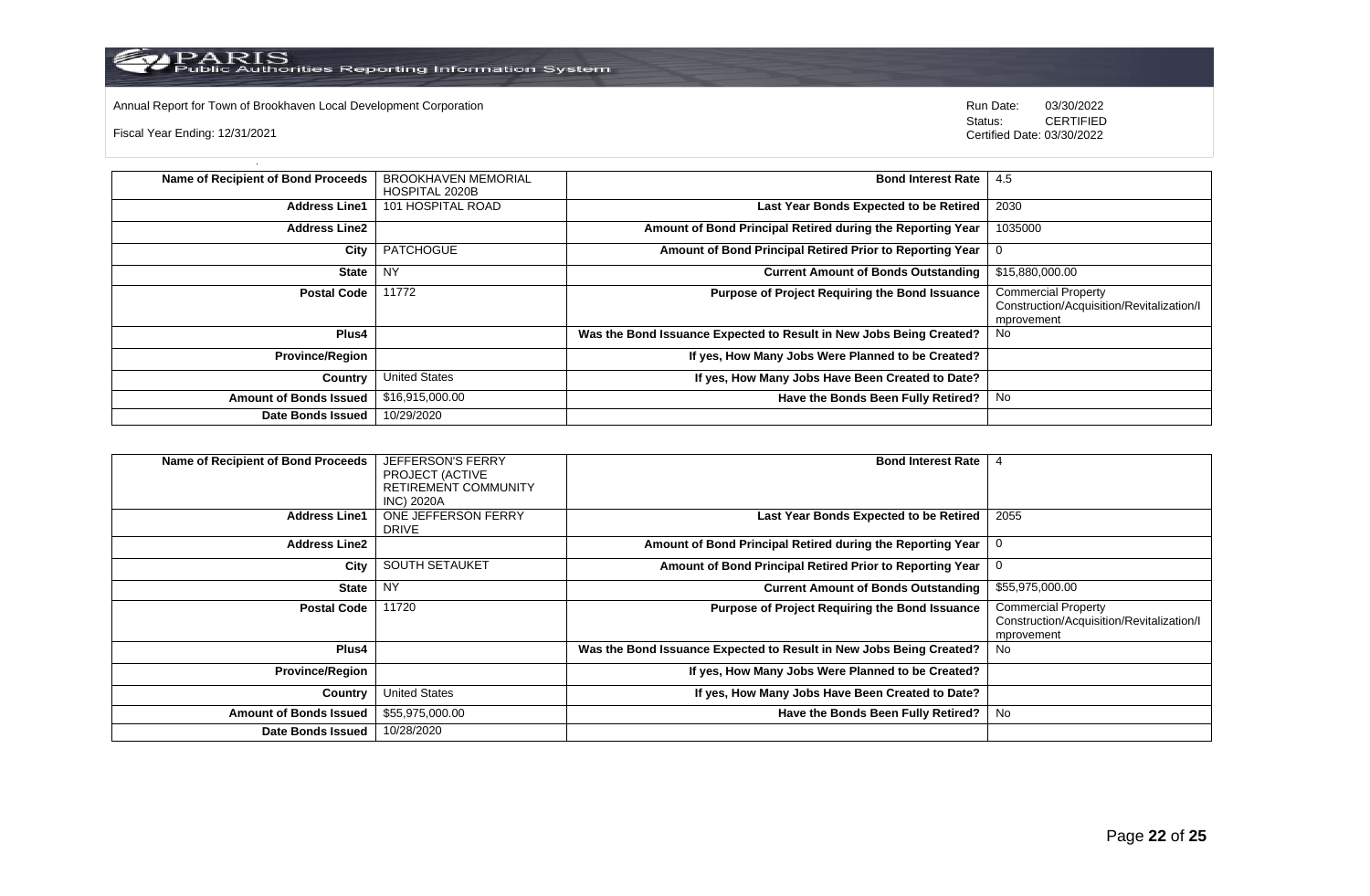

Annual Report for Town of Brookhaven Local Development Corporation Run Date: 03/30/2022

Fiscal Year Ending: 12/31/2021

Status: **CERTIFIED** Certified Date: 03/30/2022

| Name of Recipient of Bond Proceeds | <b>JEFFERSON'S FERRY</b>    | <b>Bond Interest Rate</b>                                           | 1.63                                      |
|------------------------------------|-----------------------------|---------------------------------------------------------------------|-------------------------------------------|
|                                    | PROJECT (ACTIVE             |                                                                     |                                           |
|                                    | <b>RETIREMENT COMMUNITY</b> |                                                                     |                                           |
|                                    |                             |                                                                     |                                           |
|                                    | <b>INC) 2020B</b>           |                                                                     |                                           |
| <b>Address Line1</b>               | ONE JEFFERSON FERRY         | Last Year Bonds Expected to be Retired                              | 2025                                      |
|                                    | <b>DRIVE</b>                |                                                                     |                                           |
|                                    |                             |                                                                     |                                           |
| <b>Address Line2</b>               |                             | Amount of Bond Principal Retired during the Reporting Year          |                                           |
|                                    |                             |                                                                     |                                           |
| City                               | <b>SOUTH SETAUKET</b>       | Amount of Bond Principal Retired Prior to Reporting Year            |                                           |
|                                    |                             |                                                                     |                                           |
| <b>State</b>                       | <b>NY</b>                   | <b>Current Amount of Bonds Outstanding</b>                          | \$33,000,000.00                           |
| <b>Postal Code</b>                 | 11720                       | <b>Purpose of Project Requiring the Bond Issuance</b>               | <b>Commercial Property</b>                |
|                                    |                             |                                                                     | Construction/Acquisition/Revitalization/I |
|                                    |                             |                                                                     |                                           |
|                                    |                             |                                                                     | mprovement                                |
| Plus4                              |                             | Was the Bond Issuance Expected to Result in New Jobs Being Created? | No.                                       |
|                                    |                             |                                                                     |                                           |
| <b>Province/Region</b>             |                             | If yes, How Many Jobs Were Planned to be Created?                   |                                           |
|                                    |                             |                                                                     |                                           |
| Country                            | <b>United States</b>        | If yes, How Many Jobs Have Been Created to Date?                    |                                           |
|                                    |                             |                                                                     |                                           |
| <b>Amount of Bonds Issued</b>      | \$33,000,000.00             | Have the Bonds Been Fully Retired?                                  | No                                        |
| <b>Date Bonds Issued</b>           | 10/28/2020                  |                                                                     |                                           |
|                                    |                             |                                                                     |                                           |

| Name of Recipient of Bond Proceeds | JOHN T MATHER MEMORIAL<br>HOSPITAL | <b>Bond Interest Rate</b>                                           | 2.43                                                                                  |
|------------------------------------|------------------------------------|---------------------------------------------------------------------|---------------------------------------------------------------------------------------|
| <b>Address Line1</b>               | NORTH COUNTRY ROAD                 | Last Year Bonds Expected to be Retired                              | 2022                                                                                  |
| <b>Address Line2</b>               |                                    | Amount of Bond Principal Retired during the Reporting Year          | 2185000                                                                               |
| City                               | PORT JEFFERSON                     | Amount of Bond Principal Retired Prior to Reporting Year            | 15685000                                                                              |
| <b>State</b>                       | <b>NY</b>                          | <b>Current Amount of Bonds Outstanding</b>                          | \$2,235,000.00                                                                        |
| <b>Postal Code</b>                 | 11777                              | Purpose of Project Requiring the Bond Issuance                      | <b>Commercial Property</b><br>Construction/Acquisition/Revitalization/I<br>mprovement |
| Plus4                              |                                    | Was the Bond Issuance Expected to Result in New Jobs Being Created? | No.                                                                                   |
| <b>Province/Region</b>             |                                    | If yes, How Many Jobs Were Planned to be Created?                   |                                                                                       |
| Country                            | <b>United States</b>               | If yes, How Many Jobs Have Been Created to Date?                    |                                                                                       |
| <b>Amount of Bonds Issued</b>      | \$20,105,000.00                    | Have the Bonds Been Fully Retired?                                  | No                                                                                    |
| Date Bonds Issued                  | 11/30/2012                         |                                                                     |                                                                                       |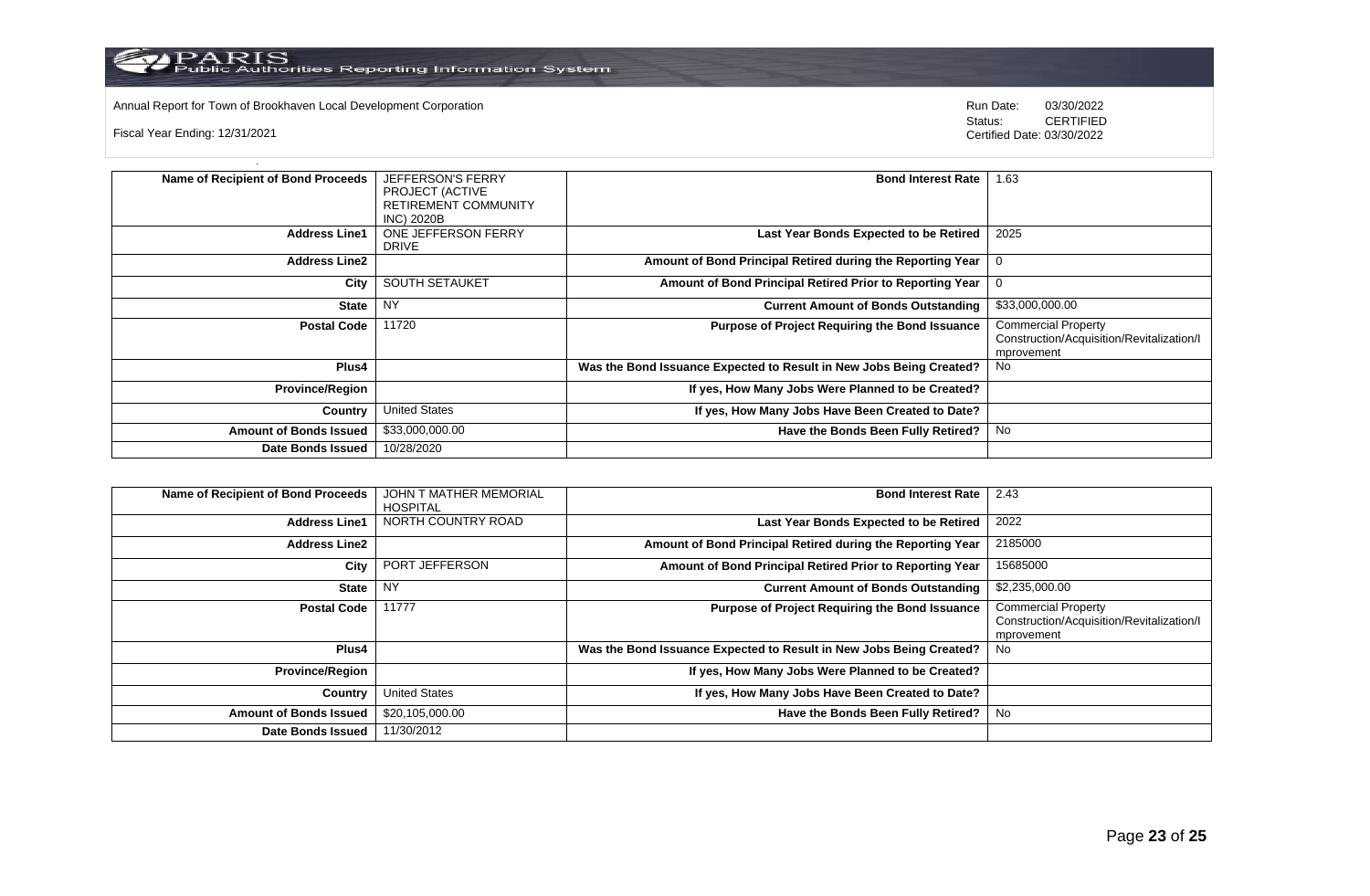

PARIS<br>Public Authorities Reporting Information System

Annual Report for Town of Brookhaven Local Development Corporation **Computer Construction** Run Date: 03/30/2022<br>Status: CERTIFIED

Fiscal Year Ending: 12/31/2021

CERTIFIED Certified Date: 03/30/2022

| Name of Recipient of Bond Proceeds | Jefferson Ferry (Active      | <b>Bond Interest Rate</b>                                           |                                                              |
|------------------------------------|------------------------------|---------------------------------------------------------------------|--------------------------------------------------------------|
|                                    | <b>Retirement Community)</b> |                                                                     |                                                              |
| <b>Address Line1</b>               | Jefferson Ferry Drive        | Last Year Bonds Expected to be Retired                              | 2031                                                         |
| <b>Address Line2</b>               |                              | Amount of Bond Principal Retired during the Reporting Year          | 1285000                                                      |
| City                               | <b>SOUTH SETAUKET</b>        | Amount of Bond Principal Retired Prior to Reporting Year            | 4475000                                                      |
| <b>State</b>                       | <b>NY</b>                    | <b>Current Amount of Bonds Outstanding</b>                          | \$32,280,000.00                                              |
| <b>Postal Code</b>                 | 11720                        | <b>Purpose of Project Requiring the Bond Issuance</b>               | <b>Land Preservation/Resource</b><br>Conservation/Recreation |
| <b>Plus4</b>                       |                              | Was the Bond Issuance Expected to Result in New Jobs Being Created? | No.                                                          |
| <b>Province/Region</b>             |                              | If yes, How Many Jobs Were Planned to be Created?                   |                                                              |
| Country                            | <b>United States</b>         | If yes, How Many Jobs Have Been Created to Date?                    |                                                              |
| <b>Amount of Bonds Issued</b>      | \$38,040,000.00              | Have the Bonds Been Fully Retired?                                  | No                                                           |
| <b>Date Bonds Issued</b>           | 11/29/2016                   |                                                                     |                                                              |

| Name of Recipient of Bond Proceeds | John T Mather          | <b>Bond Interest Rate</b>                                           | 2.46                                        |
|------------------------------------|------------------------|---------------------------------------------------------------------|---------------------------------------------|
| <b>Address Line1</b>               | North Country Road     | Last Year Bonds Expected to be Retired                              | 2023                                        |
| <b>Address Line2</b>               |                        | Amount of Bond Principal Retired during the Reporting Year          | 545000                                      |
| City                               | PORT JEFFERSON STATION | Amount of Bond Principal Retired Prior to Reporting Year            | 1950000                                     |
| <b>State</b>                       | <b>NY</b>              | <b>Current Amount of Bonds Outstanding</b>                          | \$19,705,000.00                             |
| <b>Postal Code</b>                 | 11776                  | <b>Purpose of Project Requiring the Bond Issuance</b>               | Education/Training(Business<br>Development) |
| <b>Plus4</b>                       |                        | Was the Bond Issuance Expected to Result in New Jobs Being Created? | No                                          |
| <b>Province/Region</b>             |                        | If yes, How Many Jobs Were Planned to be Created?                   |                                             |
| Country                            | <b>United States</b>   | If yes, How Many Jobs Have Been Created to Date?                    |                                             |
| <b>Amount of Bonds Issued</b>      | \$22,200,000.00        | Have the Bonds Been Fully Retired?                                  | No                                          |
| <b>Date Bonds Issued</b>           | 8/15/2013              |                                                                     |                                             |